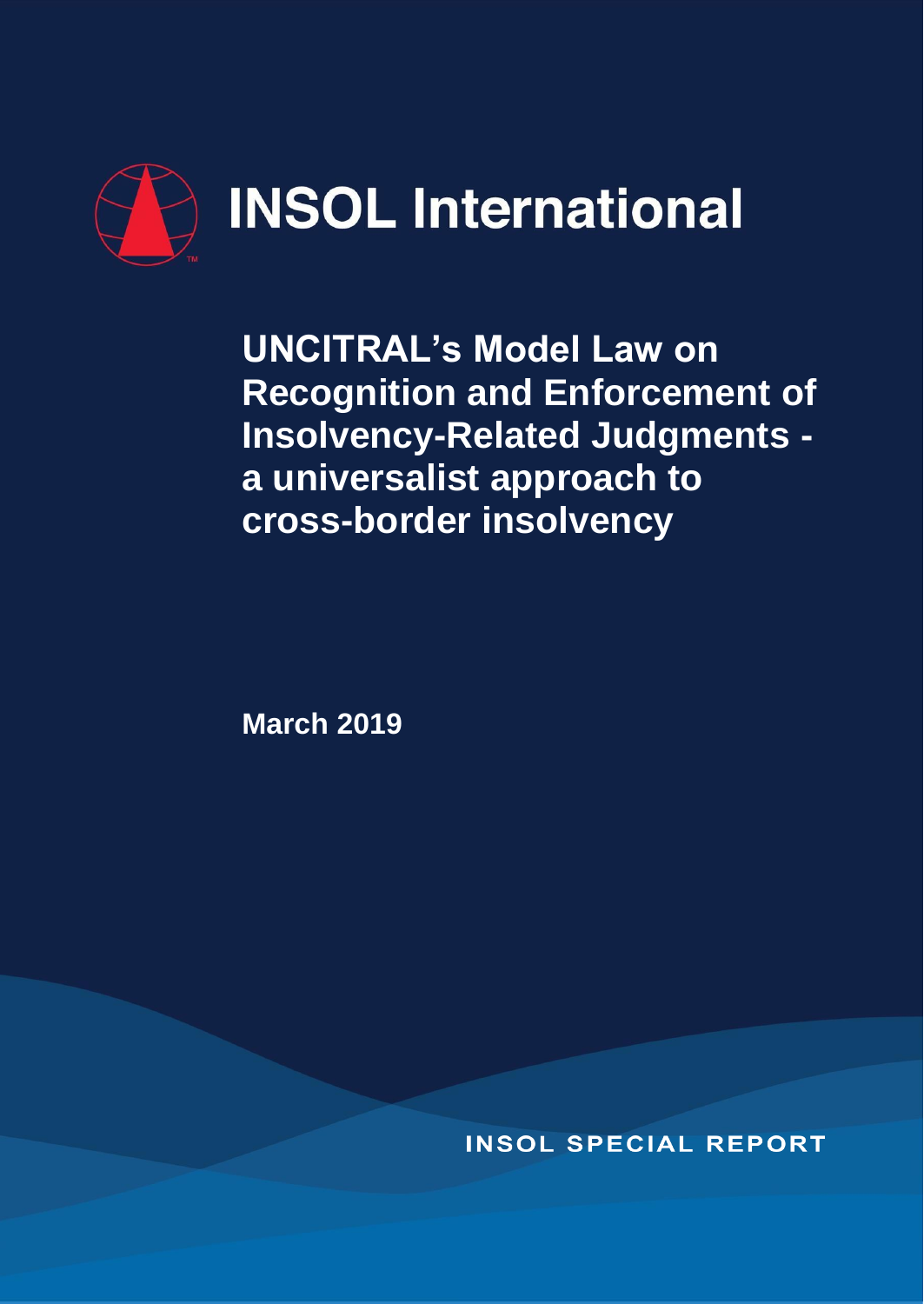## **UNCITRAL's Model Law on Recognition and Enforcement of Insolvency-Related Judgments - a universalist approach to cross-border insolvency**

|     | <b>Contents</b>                                                                                                      | i              |
|-----|----------------------------------------------------------------------------------------------------------------------|----------------|
|     | <b>Acknowledgement</b>                                                                                               | ii.            |
| 1.  | <b>Introduction</b>                                                                                                  | 1              |
| 2.  | The need for the IRJ Model Law: inconsistent enforcement of insolvency<br>judgments under the Cross-Border Model Law | 1              |
| 2.1 | <b>Rubin v. Eurofinance SA</b>                                                                                       | $\overline{2}$ |
| 2.2 | In re Vitro S.A.B. de CV                                                                                             | 3              |
| 3.  | Overview of the Insolvency Related Judgments (IRJ) Model Law                                                         | 4              |
| 3.1 | New terminology: "insolvency-related judgments"                                                                      | 4              |
| 3.2 | Recognition and enforcement of an insolvency-related judgment                                                        | 6              |
| 3.3 | Grounds for refusal to recognize insolvency-related judgments                                                        | $\overline{7}$ |
| 4.  | The path to enactment of the IRJ Model Law in UNCITRAL member states                                                 | 9              |
| 4.1 | The adoption rate of the CBI Model Law as an indicator of the IRJ Model<br>Law's adoption by UNCITRAL member states  | 9              |
| 4.2 | INSOL's survey on issues related to adoption of the IRJ Model Law                                                    | 10             |
| 5.  | <b>Conclusion</b>                                                                                                    | 11             |

INSOL International 6-7 Queen Street, London, EC4N 1SP Tel: +44 (0) 20 7248 3333 Fax: +44 (0) 20 7248 3384

Copyright © No part of this document may be reproduced or transmitted in any form or by any means without the prior permission of INSOL International. The publishers and authors accept no responsibility for any loss occasioned to any person acting or refraining from acting as a result of any view expressed herein.

Copyright © INSOL INTERNATIONAL 2019. All Rights Reserved. Registered in England and Wales, No. 0307353. INSOL, INSOL INTERNATIONAL, INSOL Globe are trademarks of INSOL INTERNATIONAL.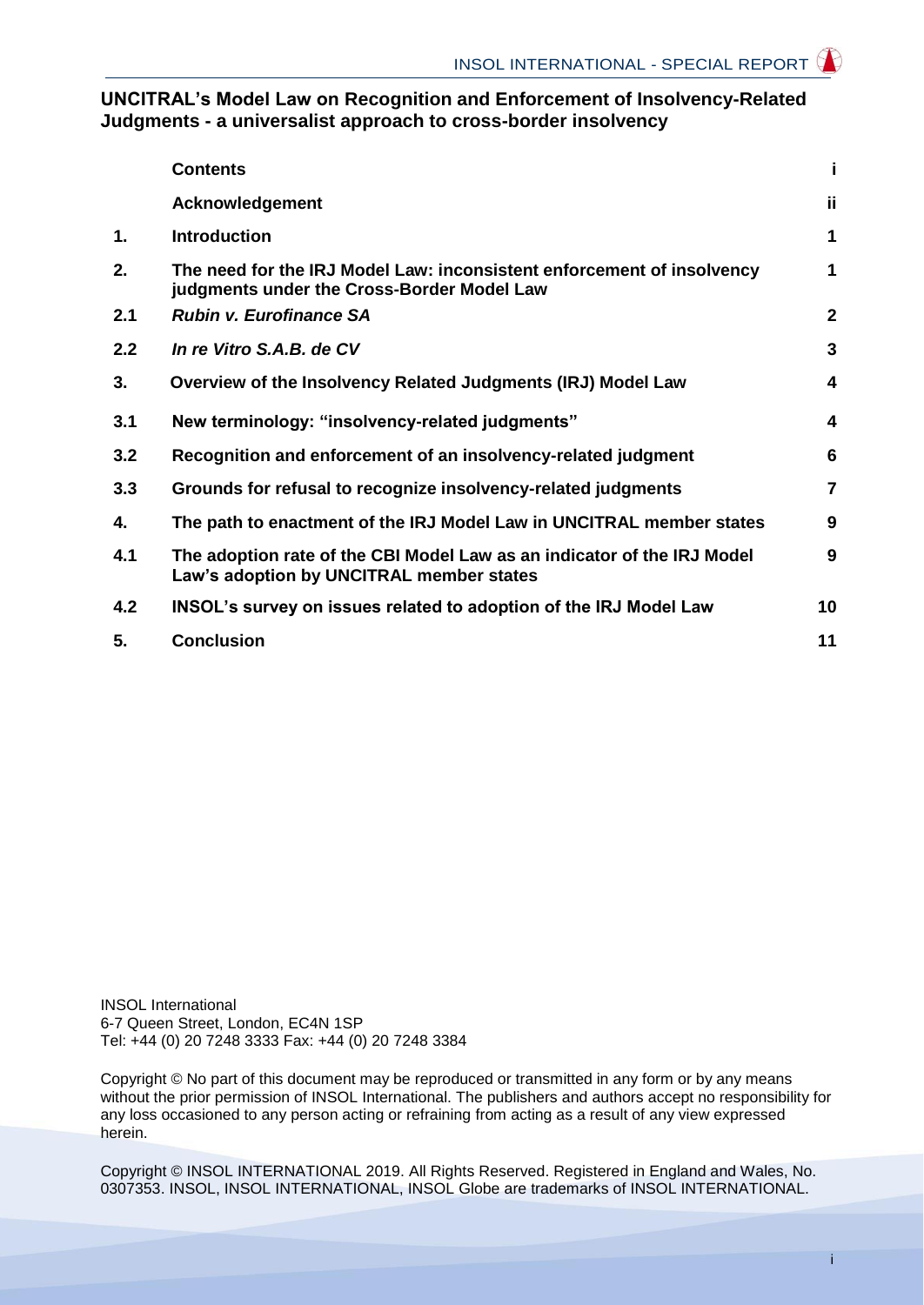#### **Acknowledgement**

INSOL International is pleased to present this Special Report titled "UNCITRAL's Model Law on Recognition and Enforcement of Insolvency-Related Judgments – a universalist approach to cross-border insolvency", by Evan J Zucker and Rick Antonoff of Blank Rome LLP, USA.

In its July 2018 session, UNCITRAL adopted and promulgated the Model Law on Recognition and Enforcement of Insolvency-Related Judgments (MLIRJ). The MLIRJ has been developed over the last four years by UNCITRAL's Working Group V (Insolvency) and is designed to supplement the UNCITRAL Model Law on Cross-Border Insolvency. Prompted by inconsistent judicial decisions under the Model Law on Cross-Border Insolvency in regard to the recognition and enforcement of foreign insolvency judgments, the MLIRJ provides a streamlined procedure and greater clarity on when an insolvency-related judgment should be recognised and enforced.

By way of background, this Special Report summarises two influential cross-border cases under the Model Law on Cross-Border Insolvency addressing insolvency-related judgments and the commentary these cases prompted, leading to the introduction of the MLIRJ. The main part of the Report describes key provisions of the MLIRJ and its accompanying Draft Guide to Enactment. This is followed by a discussion of the likely path towards adoption of the MLIRJ across the globe.

INSOL International would like to sincerely thank Evan J Zucker and Rick Antonoff for authoring this timely and relevant Special Report on the MLIRJ which members no doubt will find useful in light of its recent adoption.

**March 2019**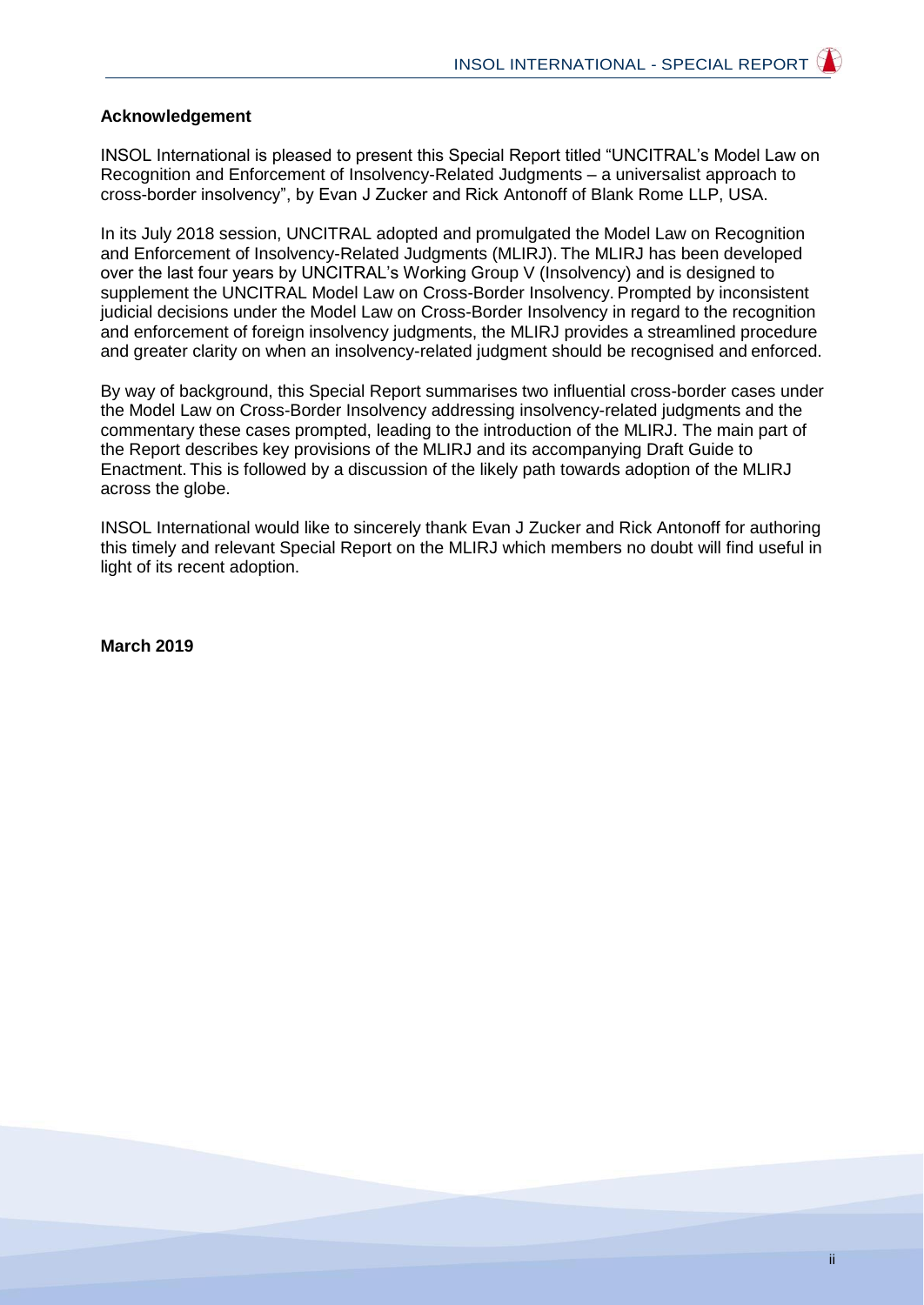# **UNCITRAL's Model Law on Recognition and Enforcement of Insolvency-Related Judgments - a universalist approach to cross-border insolvency**

By Evan J. Zucker and Rick Antonoff<sup>1</sup> Blank Rome LLP, USA

## **1. Introduction**

In its July 2018 session, UNCITRAL adopted and promulgated the Model Law on Cross–Border Recognition and Enforcement of Insolvency Related Judgments (the IRJ Model Law).<sup>2</sup> The IRJ Model Law has been developed over the last four years by UNCITRAL's Working Group V (Insolvency) and designed to supplement UNCITRAL's existing Model Law on Cross-Border Insolvency (the CBI Model Law).<sup>3</sup> Prompted by inconsistent judicial decisions under the CBI Model Law with respect to foreign insolvency judgments, the IRJ Model Law provides a streamlined procedure and greater clarity on when a judgment should be recognized and enforced.

First, to provide background, this paper summarizes two influential cross-border cases under the CBI Model Law addressing insolvency-related judgments and the commentary they prompted leading to the IRJ Model law. Second, this paper describes key provisions of the IRJ Model Law and its accompanying Draft Guide to the Enactment (Guide to Enactment).<sup>4</sup> Finally, this paper discusses the path towards adoption of the IRJ Model Law.

## **2. The need for the IRJ Model Law: inconsistent enforcement of insolvency judgments under the Cross-Border Model Law**

A challenge in cross-border insolvencies is that corporations' assets and creditors are global in scope while their legal structures are based on a single, local jurisdiction. The CBI Model Law was designed to provide a legal framework for, among other things, cross-border cooperation between courts in different countries, greater legal certainty, a fair and efficient administration of cross-border insolvency proceedings, protection of all creditors and other parties and maximization of the value of the debtor's assets.<sup>5</sup> Despite the CBI Model Law's emphasis on cooperation and coordination, it does not specifically address the enforcement of

 $\overline{a}$ <sup>1</sup> Evan J. Zucker is a senior associate and Rick Antonoff is a partner in the Finance, Restructuring, and Bankruptcy Group in the New York office of Blank Rome LLP. The opinions expressed are those of the authors and do not necessarily reflect the views of Blank Rome, its clients, or INSOL International, or any of its or their respective affiliates. This article is for general information purposes and is not intended to be and should not be taken as legal advice.

<sup>&</sup>lt;sup>2</sup> UNCITRAL Model Law on Recognition and Enforcement of Insolvency-Related Judgments (2018) (available at [http://www.uncitral.org/pdf/english/texts/insolven/Interim\\_MLIJ.pdf\)](http://www.uncitral.org/pdf/english/texts/insolven/Interim_MLIJ.pdf).

<sup>3</sup> UNCITRAL Model Law on Cross-Border Insolvency (1997) (available at [http://www.uncitral.org/pdf/english/texts/insolven/1997-Model-Law-Insol-2013-Guide-Enactment-e.pdf\)](http://www.uncitral.org/pdf/english/texts/insolven/1997-Model-Law-Insol-2013-Guide-Enactment-e.pdf). The CBI Model Law has been adopted by 44 countries. (available at [http://www.uncitral.org/uncitral/en/uncitral\\_texts/insolvency/1997Model\\_status.html\)](http://www.uncitral.org/uncitral/en/uncitral_texts/insolvency/1997Model_status.html).

<sup>&</sup>lt;sup>4</sup> [Recognition and Enforcement of Insolvency-Related Judgments: Draft Guide to Ena](http://www.uncitral.org/uncitral/en/uncitral_texts/insolvency/1997Model_status.html)ctment of the Model Law, A/CN.9/WG.V.WP.157 (available at https://documents-ddsny.un.org/doc/UNDOC/LTD/V18/00[9/44/PDF/V1800944.pdf?OpenElement\). Working Group V recommended](https://documents-dds-ny.un.org/doc/UNDOC/LTD/V18/009/44/PDF/V1800944.pdf?OpenElement) certain revisions to the current draft and as of the time of this writing, UNCITRAL has not yet published a final version of the Guide to Enactment. As such, the Guide to Enactment does not address article 10 of the IRJ Model Law which was not in the IRJ Model Law at the time the Guide to Enactment was published in draft form. Article 10 provides that a court may refuse or postpone recognition of a judgment or require the posting of security if the judgment is the subject of review in the originating country or if the time for such review has not expired. Because of the last-minute insertion of article 10, references to IRJ Model Law articles 10 and higher in the Guide to Enactment are off by one number. This Special Report refers to the article numbers as they appear in the final version of the IRJ Model Law rather than as they appear in the Guide to Enactment. INSOL and its members are active participants in Working Group V and have provided comments to the IRJ Model Law and the Guide to Enactment.

<sup>5</sup> Preamble to CBI Model Law.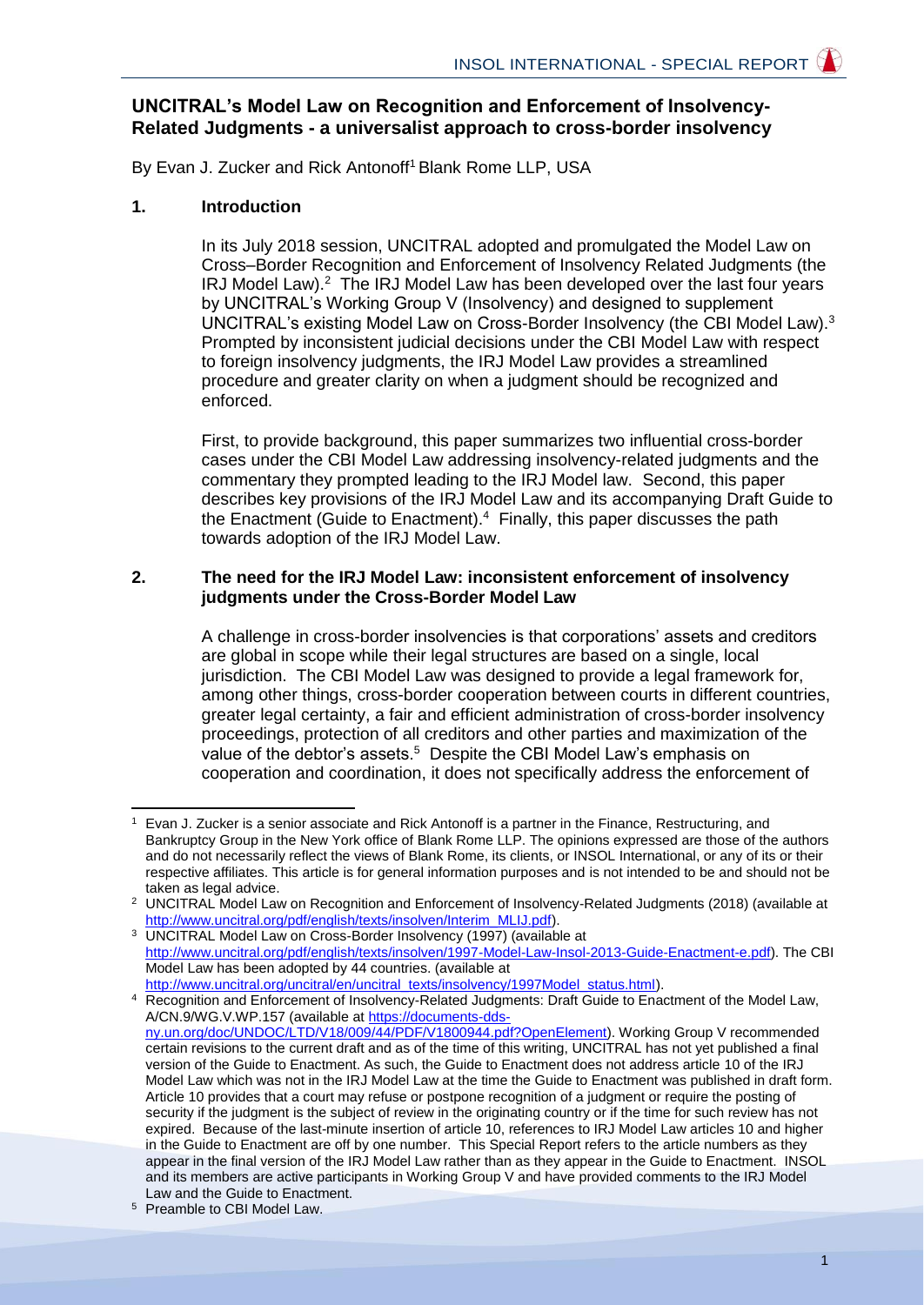foreign insolvency judgments within local jurisdictions. Consequently, enforcement of foreign insolvency judgments has been inconsistent, thereby compromising legal certainty and potentially other purposes of the CBI Model Law.

A common theme in cases decided under the CBI Model Law is the tension between country territorialism and recognition of universal insolvency principles.<sup>6</sup> Specifically, the tension is whether a country should enforce a foreign judgment if that judgment is contrary to or in some way inconsistent with local law. Although there are many cases that demonstrate this tension, two well-known cases that exemplify the issue and led to the development of the IRJ Model Law are *Rubin v.*  Eurofinance<sup>7</sup> from England and *In re Vitro S.A.B. de CV*,<sup>8</sup> from the United States.

## **2.1** *Rubin v. Eurofinance SA*

In *Rubin*, the central issue was whether an English court should recognize and enforce a default judgment for a fraudulent transfer entered by the US Bankruptcy Court against defendants who were English residents and did not appear in the US case. The UK Supreme Court held that the US judgment should not be enforced under either common law or the UK's Foreign Judgments (Reciprocal Enforcement) Act 1933 because the defendants did not submit to the jurisdiction of the US court. In coming to its conclusion, the UK Supreme Court found that there is no separate rule at common law in England for foreign insolvency judgments, and that under common law the English courts will not enforce a judgment where the English creditor was neither present nor had submitted to the jurisdiction of the foreign court.

Additionally, in discussing the CBI Model Law, the UK Supreme Court noted there was no provision in the CBI Model Law addressing the enforcement of foreign judgments against third parties. According to the UK Supreme Court, the provisions of the CBI Model Law relating to relief upon recognition and cross-border cooperation related to procedural matters. While the provisions should be widely construed in light of the objectives of the CBI Model Law, it determined that it would be "surprising if the [CBI] Model Law was intended to deal with judgments in insolvency matters by implication" given that the "recognition and enforcement of judgments in civil and commercial matters (but not in insolvency matters) have been the subject of intense international negotiations."<sup>99</sup> The court went on to observe that the CBI Model Law was not designed to provide for the reciprocal enforcement of judgments.<sup>10</sup>

As a result, the decision in *Rubin* created uncertainty regarding the scope of the relief and assistance provisions under the CBI Model Law and cross-border cooperation in jurisdictions that have traditionally followed English judiciary developments on common law, such as Hong Kong, Singapore, and Australia.

Specifically, *Rubin* signaled a departure from the trend towards a modified version of universalism<sup>11</sup> and the reaffirmation of a policy of territorialism. Under the holding

<sup>6</sup> Territorialism is where each national court under local law favors and protects local creditors and assets at the expense of foreign creditors. The principle of universalism, on the other hand, is the theory under which there would be a single insolvency proceeding in one jurisdiction that has universal effect so that creditors can be treated equally regardless of their location and that one jurisdiction's decisions are given worldwide effect.

<sup>7</sup> SA [2012] UKSC 46.

<sup>8</sup> 701 F.3d 1031 (5th Cir. 2012).

<sup>9</sup> *Rubin v. Eurofinance SA*, [2012] UKSC 46 at p. 41.

<sup>10</sup> *Id*. at p. 42.

<sup>11</sup> A hybrid of territorialism and universalism, modified universalism accepts "the central premise of universalism, that is, that assets should be collected and distributed on a worldwide basis but reserving to local courts discretion to evaluate the fairness of home country procedures and to protect the interests of local creditors." *In Re Maxwell Communication Corporation*, 170 BR 800 (Bankr.SDNY 1994).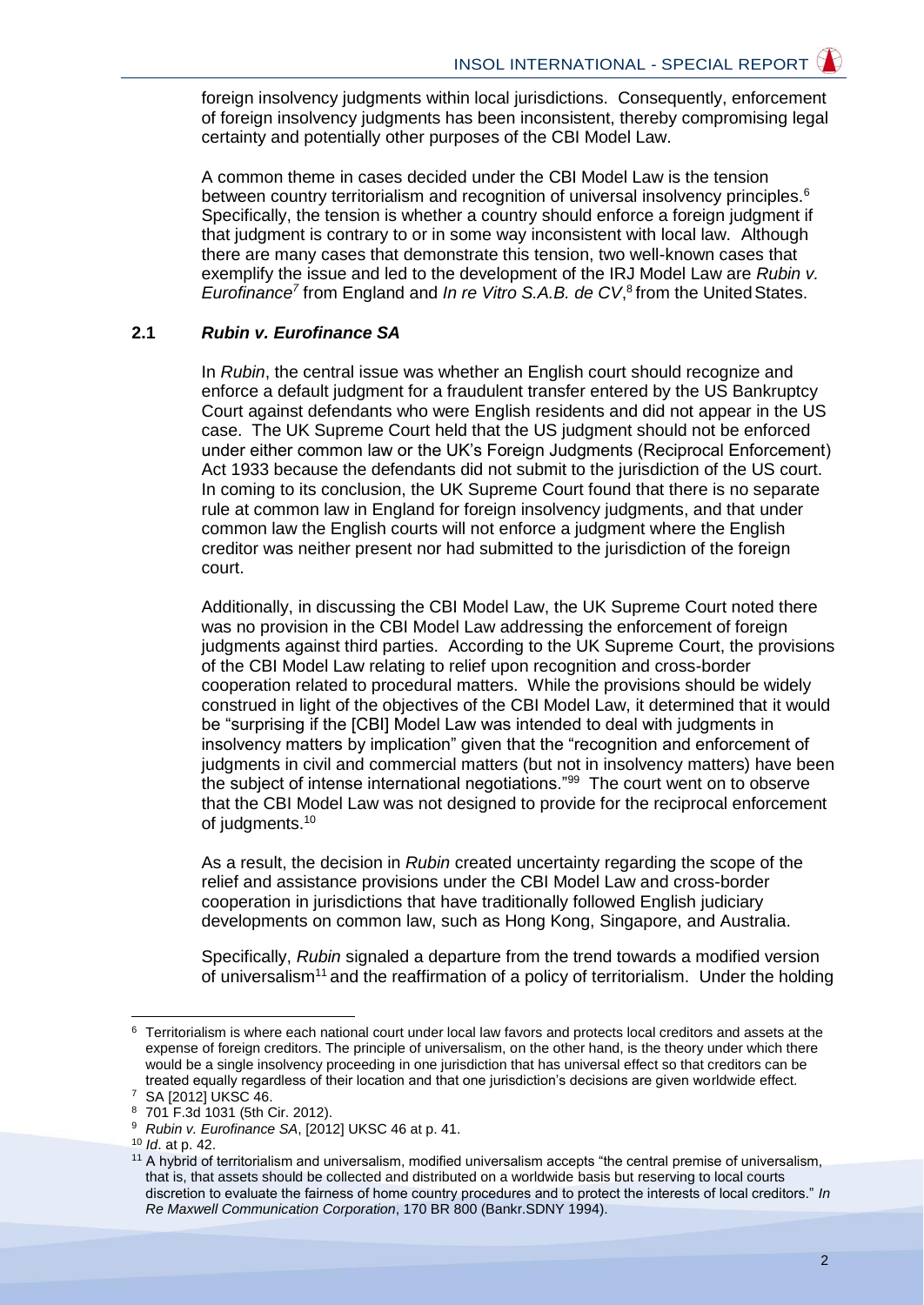of *Rubin*, to recover avoidance actions, a foreign representative might have to commence separate actions in a defendant's home state regardless of the defendant's connections to the state where the foreign insolvency proceeding is pending. This approach will be less efficient and effective than a centralized, universalist process to obtain foreign judgments that can be enforced locally.

The impact of *Rubin* extends beyond just the enforcement of judgments relating to avoidance actions. Taken to its logical conclusion, a US reorganization judgment could be ignored by corporate shell entities that are deliberately structured to avoid contact with a US debtor, while affiliated companies participate in the US bankruptcy cases. "If that were permitted, the judgment arising from approval of a reorganization would be of dramatically reduced value. For example, an off-shore shell that had taken assignment of the debt could sue the reorganized company in England for the full amount originally owed while the rest of the creditors had settled for less. In turn, that prospect would make it far less likely the other creditors would agree to a plan in the first place—the classic holdout problem that both United Kingdom and United States reorganization (or rescue) provisions are designed to overcome."<sup>12</sup>

## **2.2** *In re Vitro S.A.B. de CV*

 $\overline{a}$ 

In *Vitro S.A.B. de CV*, the United States Court of Appeals for the Fifth Circuit upheld a US Bankruptcy Court's decision denying enforcement of a third-party release provision in a *concurso* (*i.e.*, a plan of reorganization) approved by a Mexican court. Specifically, the provision sought to release non-debtor affiliates that had guaranteed the debtor's obligations to three groups of noteholders (mainly US entities). In affirming the US Bankruptcy Court's decision, the Fifth Circuit found that there are limits to which comity should be applied and that the language of sections 1507 and 1521 of the US Bankruptcy Code (*i.e.*, Articles 7 and 21 of the CBI Model Law) prevented the enforcement of third-party releases.

The Fifth Circuit held that the relief requested — recognition of nonconsensual thirdparty releases — was not included in the relief specifically enumerated in section 1521 of the Bankruptcy Code and fell outside the scope of section 1521's catchall, "any appropriate relief" for two reasons. First, the relief was not appropriate because the Fifth Circuit explicitly prohibits US bankruptcy courts within its circuit from granting non-consensual third-party releases. Although other courts outside the Fifth Circuit have recognized such releases, even then enforcement is proper "only in rare cases." Second, although section 1507 of the Bankruptcy Code authorizes a bankruptcy court to grant "additional assistance" to a foreign representative, any such assistance is "[s]ubject to the specific limitations stated elsewhere' in chapter 15 of the Bankruptcy Code. While noting that nonconsensual third-party releases were theoretically possible under the US Bankruptcy Code – at least in other circuits – the Fifth Circuit found that the foreign representative in *Vitro S.A.B. de CV* had not met its burden of demonstrating exceptional circumstances justifying the releases.

The decision in *Vitro S.A.B. de CV* again demonstrates a departure from the purpose and goal of the CBI Model Law. Under the Fifth Circuit's ruling, decisions in a foreign main insolvency proceeding are not enforceable in the United States if the provisions in the order are not similar and in compliance with the US Bankruptcy Code.

Additionally, given that the Fifth Circuit's decision was premised upon a minority view with respect to third party releases, it opened the door for inconsistent

<sup>&</sup>lt;sup>12</sup> Westbrook, Jay Lawrence, *Ian Fletcher and the Internationalist Principle* (2015) 3 NIBLeJ 30; U of Texas Law, Public Law Research Paper No. 682. Available at SSRN: https://ssrn.com/abstract=3064868.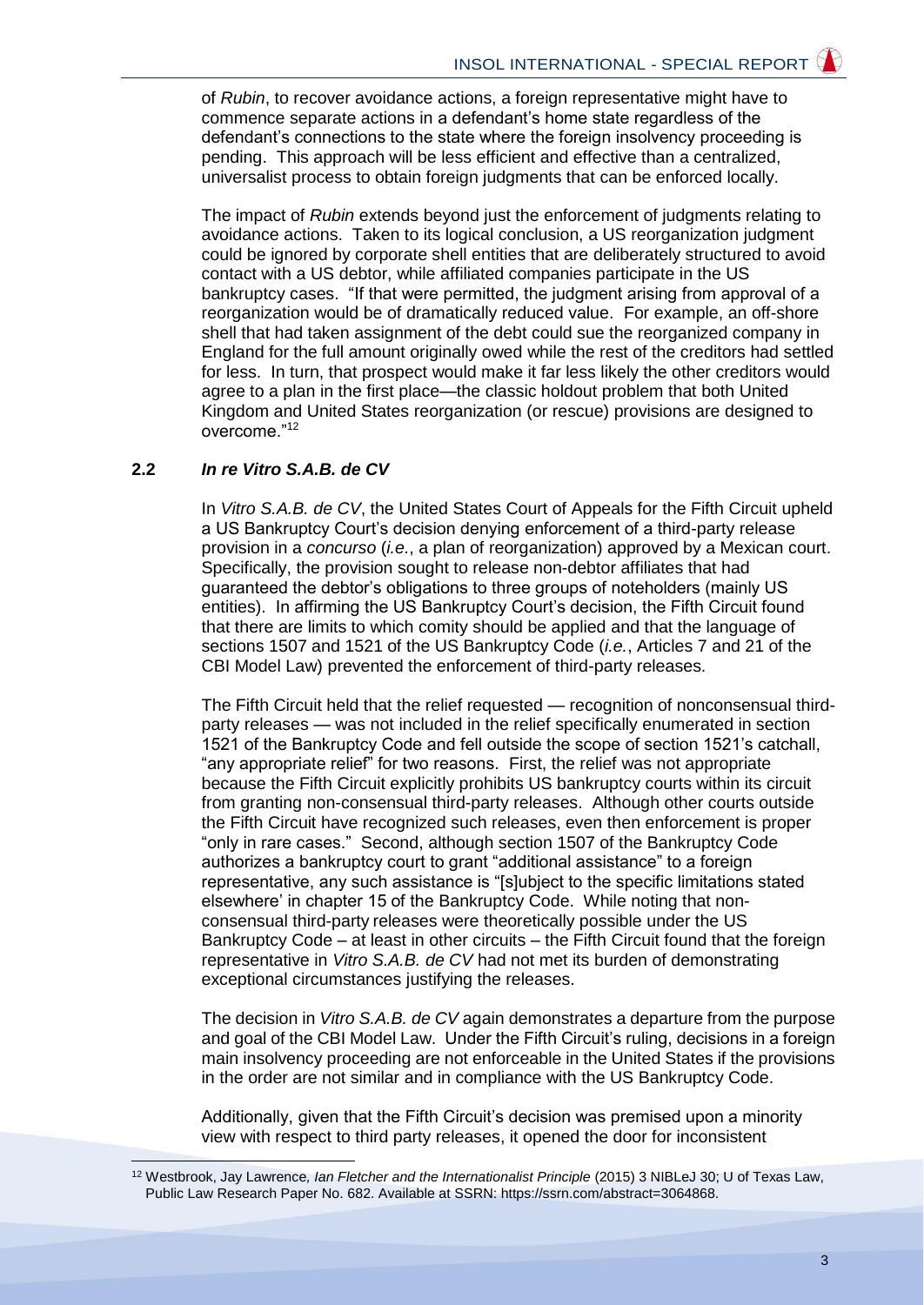enforcement within the United States of foreign insolvency-related judgments under the CBI Model Law. For example, in April 2018, the US Bankruptcy Court for the Southern District of New York, in *In re Avanti Communications Group PLC*, held that non-consensual third-party releases in a UK scheme of arrangement were enforceable under chapter 15 of the United States Bankruptcy Code at least within the Second Circuit where third-party releases are often enforced.<sup>13</sup> In coming to this conclusion, the court found that Section 1521(a) allows the courts to grant "any appropriate relief."

Section 1507 also provides that courts may grant "additional assistance" to foreign representatives upon consideration of whether such additional assistance would, consistent with principles of comity, reasonably assure creditors' just treatment.

Thus, notwithstanding the CBI Model Law's intent to be a predictable, streamlined process to facilitate a modified universalist approach to insolvency proceedings, case law interpreting the CBI Model Law highlights potential issues within the textual language of the CBI Model Law that resulted in inconsistent rulings on the recognition and enforcement of insolvency-related judgments.<sup>14</sup> Additionally, given that Article 8 of the CBI Model Law gives international effects to decisions interpreting the CBI Model Law, decisions like *Rubin* and *Vitro* have the potential to impair the effectiveness of the CBI Model Law to provide a degree of predictability and reliability in judicial cooperation and recognition.<sup>15</sup> In light of this uncertainty, Working Group V resolved to formulate a model law to rectify these known difficulties.

#### **3. Overview of the Insolvency Related Judgments (IRJ) Model Law**

As stated in the draft Guide to Enactment, the purpose of the IRJ Model Law is to provide countries with a "framework of provisions for recognizing and enforcing insolvency-related judgments that will facilitate the conduct of cross-border insolvency proceedings and complement" the CBI Model Law.<sup>16</sup> In drafting the IRJ Model Law, Working Group V recognized, among other things, that (i) although there might be a general tendency towards more liberal recognition of foreign judgments, it relates only to subject matters found in international treaties or conventions on foreign judgments, and insolvency decisions are typically excluded from such treaties or conventions and (ii) what is deemed an "insolvency" order or judgment has been inconsistent, as in some regime, it might not cover "all orders that might broadly be considered relate to insolvency proceedings."<sup>17</sup> The IRJ Model Law, as promulgated, is a means to provide an efficient streamlined process for recognition and enforcement of all "insolvency-related" judgments, where recognition and enforcement is the norm not the exception.

#### **3.1 New terminology: "insolvency-related judgments"**

The IRJ Model Law follows the UNCITRAL texts and develops new terminology, including the term "insolvency-related judgments," to avoid confusion with the term "insolvency" which has been used and interpreted differently in various jurisdictions.

#### 3.1.1 An expansive definition

The IRJ Model law introduces the term "insolvency-related judgment," defined as:

<sup>13</sup> Case No. 18-10458 (MG), 2018 WL 1725544 (Bankr. SDNY Apr. 9, 2018).

<sup>14</sup> Guide to Enactment § II.I.B.

<sup>15</sup> *Id*.

<sup>16</sup> *Id*. § II.I.A.

<sup>17</sup> *Id*. § II.I.B.5-8.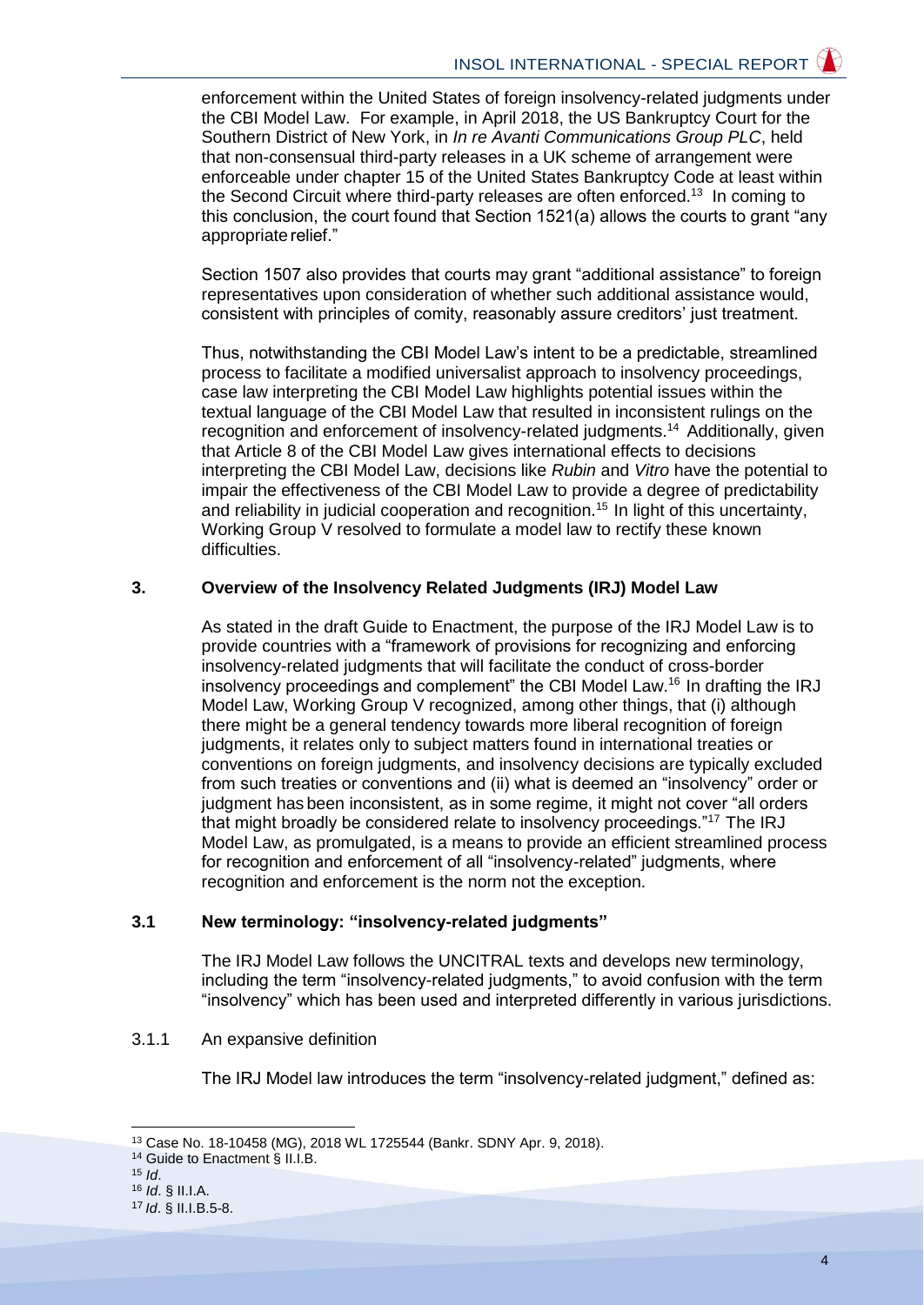- (i) a judgment that:
	- a. Arises as a consequence of or is materially associated with an insolvency proceeding, whether or not that insolvency proceeding has closed; and
	- b. Was issued on or after the commencement of that insolvency proceeding; and
- (ii) Does not include a judgment commencing an insolvency proceeding.<sup>18</sup> The definition specifically includes "arises as a consequence of or ismaterially associated with," because the IRJ Model Law is intended to be interpreted broadly. Toward that end, Working Group V specifically rejected the inclusion of a specified list of judgments in the text of the IRJ Model Law. The Guide to Enactment, however, provides a non-exhaustive list of examples of what is meant by "insolvency-related" including: -
	- (i) judgments relating to the disposal of assets of an insolvency estate;
	- (ii) judgments relating to avoidance actions;
	- (iii) judgment determining that a director of the debtor is liable for action taken when the debtor was insolvent or approaching insolvency;
	- (iv) judgments confirming plans of reorganization or liquidation;
	- (v) judgments granting a discharge of debts;
	- (vi) judgments approving an out-of-court restructuring agreement; and
	- (vii) a judgment authorizing the examination of a director where that director is located in a third jurisdiction.

Through this list, the Guide to Enactment, is meant to include judgments of the type at issue in *Rubin* and *Vitro* within the definition of insolvency-related judgments.

Further, demonstrating the IRJ Model Law's broad scope is the definition of "judgment" which includes "any decision, whatever it may be called, issued by a court or administrative authority, provided an administrative decision has the same effect as a court decision." The definition includes a decision not just by a court with specialized insolvency jurisdiction, such as a US Bankruptcy Court, but also a decision of any court so long as it is "insolvency-related." In drafting a broad definition, Working Group V specifically rejected the inclusion of "on the merits" after the words "any decision"<sup>19</sup> because many "judgments issued in the course of insolvency proceedings might not be considered to be judgments on the merits, but would nevertheless be judgments that were important to the conduct of the insolvency proceedings."<sup>20</sup> For example, default judgments. Additionally, the term "on the merits" was also thought to be vague and lacked the clarity needed to avoid litigation.<sup>21</sup>

## 3.1.2 Limitations on scope

There are limits to the broad scope of the definitions. The definition of "judgment" specifically excludes "any interim measures of protection." Further, the definition of

 $18$  Article 2(d) of the IRJ Model Law.

<sup>19</sup> A/CN.9/WG.V/WP.145 at p.4.

<sup>20</sup> A/CN.9/898.

<sup>21</sup> *Id*.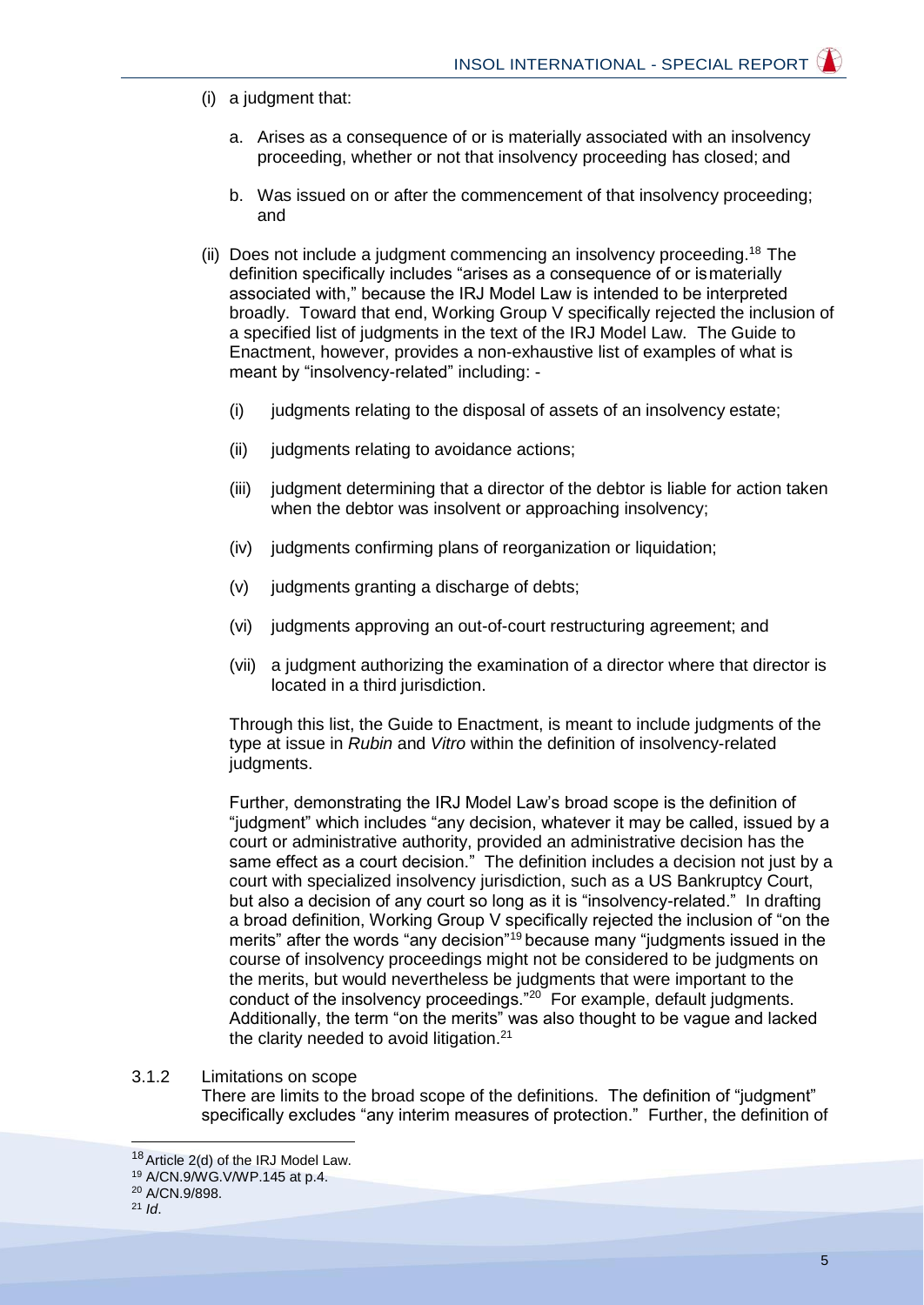"insolvency-related judgments" excludes the decision or order commencing the insolvency proceeding. The commencement decision is specifically left as the subject of recognition under the CBI Model Law.<sup>22</sup>

Finally, notably absent from these definitions is the clarity many have sought concerning the inclusion of insolvency-related arbitral decisions. While an insolvency-related judgment does not have to be issued by a court, it must come from an "administrative authority." An arbitration may not be considered within the ambit of an "administrative authority." An administrative authority is not defined in either the IRJ Model Law, the CBI Model Law or their guides to enactment. The Guide to Enactment does suggest, however, that an administrative authority is a specialized authority that administers insolvency proceedings in regimes where a court does not oversee an insolvency proceeding.<sup>23</sup> Thus, arbitration decisions, even if insolvency-related, will likely not be deemed judgments under the IRJ Model Law.

#### **3.2 Recognition and enforcement of an insolvency-related judgment**

Under the IRJ Model Law, "recognition and enforcement" is referred to as a single concept. To the extent a country's laws distinguish between recognition of a judgment and enforcement of a judgment, the IRJ Model Law allows a single application to address both steps.<sup>24</sup> Additionally, in these jurisdictions, while enforcement must be preceded by recognition, recognition does not need to be followed by enforcement.<sup>25</sup>

3.2.1 Streamlined procedure

Article 11 of the IRJ Model Law sets out a simple, expeditious structure that is designed with flexibility for obtaining recognition and enforcement of an insolvencyrelated judgment.<sup>26</sup> To obtain recognition, a party entitled under the law of the originating country to seek recognition and enforcement, including a creditor whose interests are affected by a judgment or an insolvency representative, $27$  must:

- file a certified copy of the insolvency-related judgment and any other document necessary to establish that the insolvency-related judgment has effect and is enforceable in the originating country; and
- must include information concerning any pending review or appeal of the judgment.

Additionally, the Guide to Enactment suggests solely for the purpose of demonstrating that the judgment is related to an insolvency proceeding, to attach a copy of the decision commencing the insolvency proceeding.<sup>28</sup> A court, however, is not to consider the merits of the foreign court's decision to commence an insolvency proceeding. Finally, while the IRJ Model Law requires an applicant to provide notice to any party against whom relief is sought, the amount and type of notice is left to the enacting country to determine.

<sup>&</sup>lt;sup>22</sup> Decisions, however, issued as of the commencement of the insolvency proceeding, such as first-day orders under Chapter 11 of the US Bankruptcy Code may be included within the definition of "insolvency-related judgments" to the extent that they are not "interim measures of protection." Guide to Enactment § II.V.57. <sup>23</sup> *Id*. § II.V.51.

<sup>24</sup> *Id*. § II.III.B.26.

<sup>25</sup> *Id*. § II.III.B.27. <sup>26</sup> *Id*. § II.V.85-86.

<sup>&</sup>lt;sup>27</sup> An insolvency representative is defined in Article 2(b) of the IRJ Model law as "a person or body, including one appointed on an interim basis, authorized in an insolvency proceeding to administer the reorganization or the liquidation of the debtor's assets or affairs or to act as a representative of the insolvency proceeding."

<sup>28</sup> Guided to Enactment § II.V.85.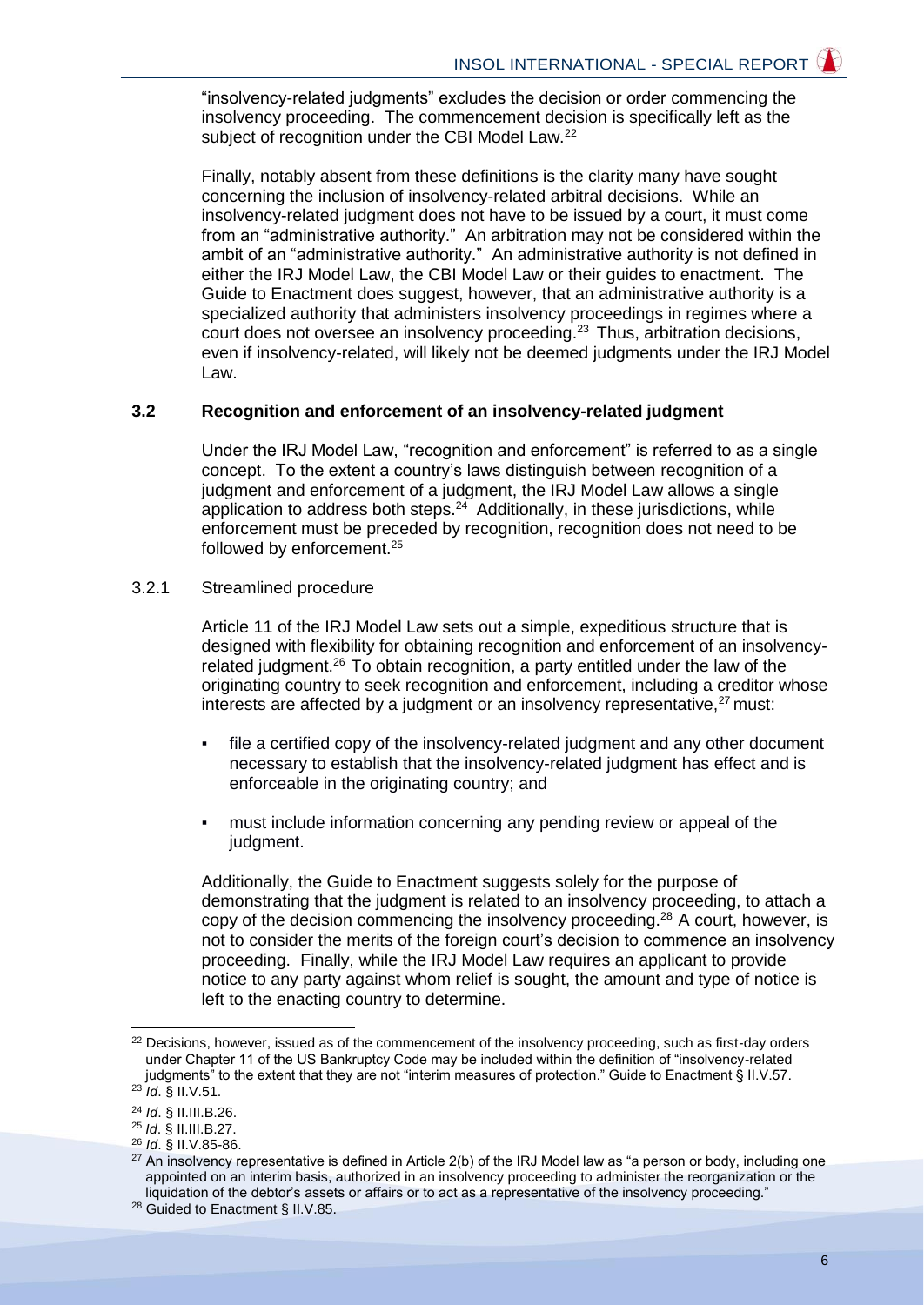## 3.2.2 Standard for recognition

Article 13 of the IRJ Model Law provides a clear and predictable criteria for when a court must recognize and enforce an insolvency-related judgment. It requires an application for recognition and enforcement to be granted, subject to limited exceptions under articles 7 and 14 (discussed *infra*), if:

- (a) the insolvency-related judgment is a judgment that is legally effective and enforceable in the originating state;
- (b) the application is brought by a proper party under article 11(1);
- (c) it includes the necessary documents set forth in article 11(2); and
- (d) the judgment comes from a competent court or authority, as set forth in article 4, or arises by way of defense or as an incidental question before such court or authority.

This criteria is intend to provide a procedural framework for granting recognition expeditiously without the receiving court making any determinations on the merits of the insolvency-related judgment or the validity of the foreign insolvency proceeding.<sup>29</sup>

Pending a determination on the application for recognition and enforcement, the IRJ Model Law, similar to the CBI Model Law, allows for a court to provide provisional relief on an *ex parte* basis.<sup>30</sup> Provisional relief may be in the form of a stay of any disposition of assets. It should be invoked where there is a concern that, without such relief, upon recognition of a judgment there might not be any assets left to collect.

## **3.3 Grounds for refusal to recognize insolvency-related judgments**

Since the purpose of the IRJ Model Law is to facilitate and encourage cross-border recognition and enforcement of foreign insolvency-related judgments that is easy and predictable, the IRJ Model Law only includes a limited number of circumstances in which recognition and enforcement may be refused. Article 14 sets out eight specific grounds, in addition to the public policy grounds under article 7 on which recognition and enforcement might be refused.

3.3.1 The limited and specifically identified grounds for denial of recognition

Article 14 of the IRJ Model Law provides that "recognition and enforcement of an insolvency-related judgment may be refused if:"

- (a) a defendant in a proceeding giving rise to the insolvency-related judgment was not properly notified of that proceeding;
- (b) the judgment was obtained by fraud;
- (c) the judgment is inconsistent with a judgment entered in the receiving country involving the same parties;
- (d) the judgment is consistent with an earlier judgment entered in another country involving the same parties and subject matter;

 <sup>29</sup> *Id*. § II.V.97.

<sup>30</sup> Article 12 of the IRJ Model Law.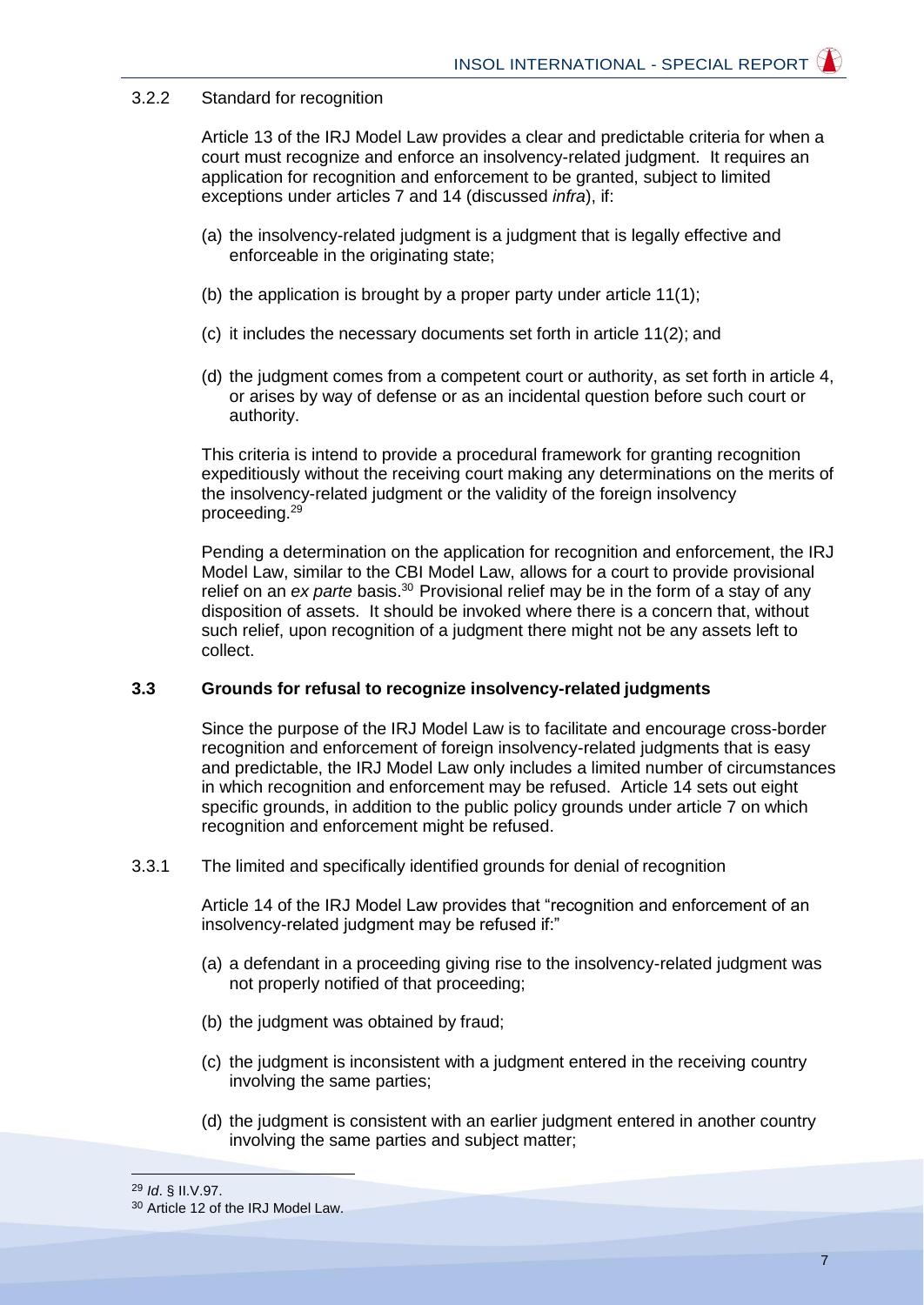- (e) recognition and enforcement would interfere with the administration of the debtor's insolvency proceeding;
- (f) the judgment materially affects the rights of creditors generally and their interests were not adequately protected in the proceeding that led to the judgment; or
- (g) the originating court had inadequate jurisdiction to enter the judgment.<sup>31</sup>

The list of exceptions to recognition and enforcement under article 14 of the IRJ Model Law is intended to be an exhaustive list.<sup>32</sup> There is no general catch-all exception, other than on public policy grounds, upon which a court can refuse to grant recognition of a foreign insolvency-related judgment. In fact, to further the policy towards liberal recognition of a judgment, the Guide to Enactment notes that the use of the word "may" in article 14 is intentional and that a court, even if one of the provisions of article 14 is applicable, is not obligated to deny recognition and enforcement. The burden is on the party opposing recognition to demonstrate why recognition and enforcement must be refused.<sup>33</sup>

Under the inadequate jurisdiction exception to recognition, article  $14(q)(iii)$  of the IRJ Model Law provides that a judgment may not be recognized if the receiving court, in an analogous dispute, did not have jurisdiction to render a judgment. If the law of the receiving country would have permitted a court to exercise jurisdiction, then the receiving court cannot refuse recognition and enforcement on the basis of improper jurisdiction. Article  $14(q)(iv)$  further limits when a receiving court can refuse to recognize a judgment on jurisdictional grounds. While article  $14(q)(iii)$  is limited to the jurisdictional grounds set forth in the laws of the receiving country, article 14(g)(iv) provides that if the originating country exercised jurisdiction on a basis that the receiving country could not have exercised jurisdiction, so long as that basis was not *incompatible* with the laws of the receiving country, the judgment must be recognized. Thus, to refuse recognition on jurisdictional grounds, the court that entered the judgment must be found to have exercised jurisdiction on grounds that are wholly unreasonable and procedurally unfair to the receiving country. The purpose of this section is to discourage a receiving court from refusing to recognize a judgment merely because the originating court's basis for jurisdiction is not recognized in the receiving country.<sup>34</sup>

These provisions seek to address the holding in *Rubin* which denied recognition and enforcement of a foreign insolvency-related judgment because the defendants, by not appearing, did not submit to the jurisdiction of the US Bankruptcy Court.<sup>35</sup>

<sup>32</sup> Guide to Enactment § II.V.98. <sup>33</sup> *Id*.

 $31$  The inadequate jurisdiction exception to recognition under Article 14(g) of the IRJ Model Law provides that: In addition to the ground set forth in article 7, recognition and enforcement of an insolvency-related judgment may be refused if: . . .

<sup>(</sup>g) The originating court did not satisfy one of the following conditions:

<sup>(</sup>i) The Court exercised jurisdiction on the basis of the explicit consent of the party against whom the judgment was issued;

<sup>(</sup>ii) The court exercised jurisdiction on the basis of the submission of the party against whom the judgment was issued, namely that the defendant argued on the merits before the court without objecting to jurisdiction or to the exercise of jurisdiction within the time frame provided in the law of the originating State, unless it was evident that such an objection to jurisdiction would not have succeeded under that law;

<sup>(</sup>iii)The court exercised jurisdiction on a basis on which a court in this State could have exercised jurisdiction; or

<sup>(</sup>iv)The court exercised jurisdiction on a basis that was not incompatible with the law of this State.

<sup>34</sup> Id. § II.V.114-15.

<sup>&</sup>lt;sup>35</sup> "The basis of jurisdiction of the US Bankruptcy Court under United States law over the individual defendants in *Rubin* was that they were subject both to the general jurisdiction of the court (ie connection of the defendant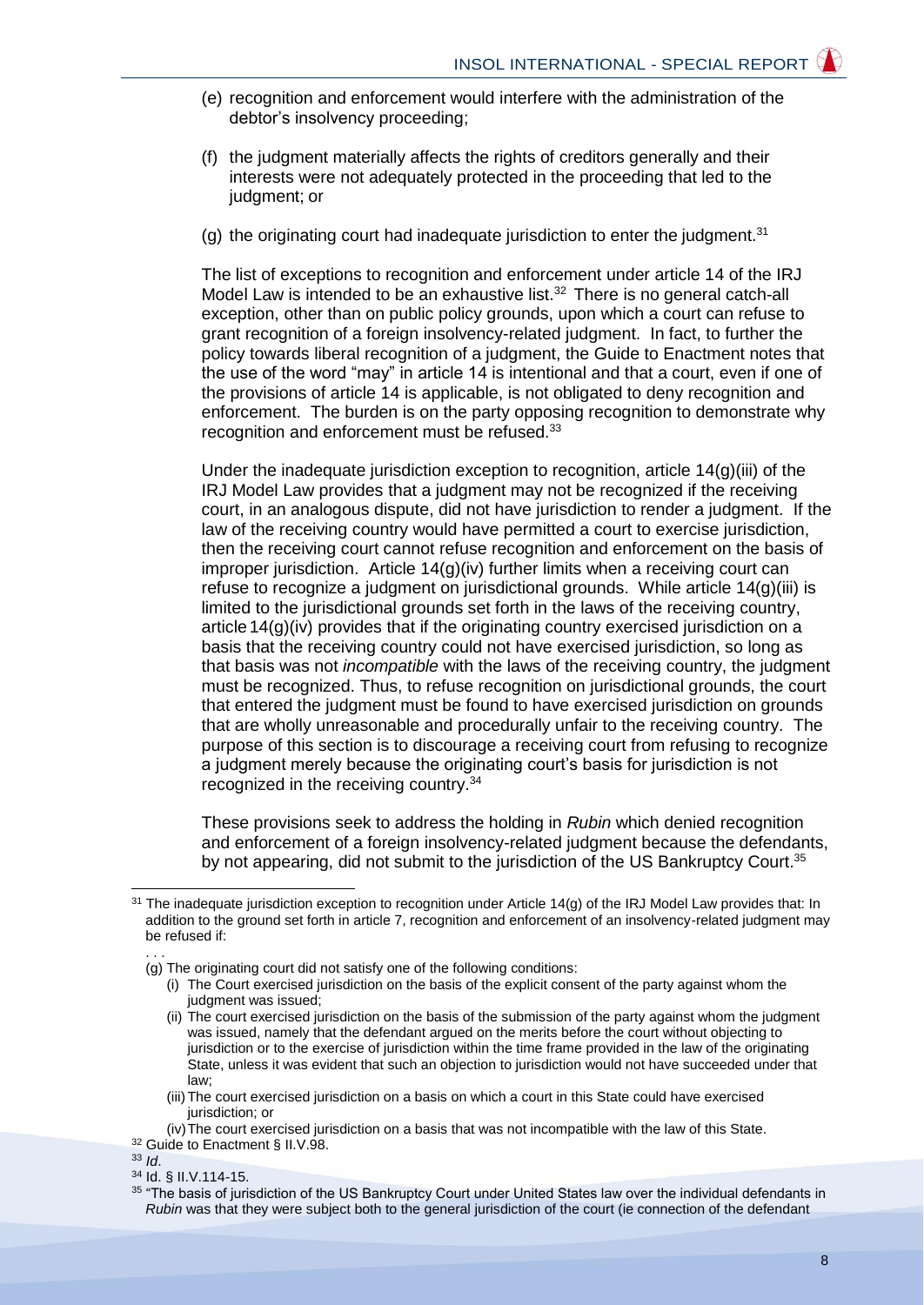Under the so-called *Dicey* Rule, a foreign judgment "will only be enforced in England at common law if the judgment debtors were present (or, if the 1933 Act applies, resident) in the foreign country when the proceedings were commenced, or if they submitted to its jurisdiction." For example, notwithstanding the *Dicey* Rule, under the article 14(g)(iv) of the IRJ Model Law, for a UK court to refuse recognition and enforcement of a US judgment, a party must demonstrate that although the US court found jurisdiction under US law to enter the judgment and provided adequate notice of the proceeding to the judgment-debtor, the US court's judgment violates the "central tenants of procedural fairness" in the UK<sup>36</sup>

3.3.2 The public policy exception

The public policy exception in the IRJ Model Law is similar to the exception in the CBI Model Law and provides that recognition can be refused in limited circumstances where recognition would be "manifestly contrary to the public policy" of a country. The public policy exception of IRJ Model Law, however, differs in one significant way. Its language explicitly adds the proviso "including the fundamental principles of procedural fairness" to the public policy exception. This additional language is intended to only clarify the public policy exception to the extent that under the CBI Model Law courts have interpreted procedural fairness as a distinct and different concept from the narrow definition of public policy. $37$  The language of article 7 of the IRJ Model Law and article 6 of the CBI Model Law are intended to be interpreted in the same way.<sup>38</sup>

3.3.3 The effect of review in the originating state

Article 10 of the IRJ Model Law provides that a court may refuse or postpone recognition or enforcement, or condition recognition or enforcement on the posting of security, if the judgment is the subject of review in the originating state or if the time for such review has not expired. Article 10 makes clear that any such refusal is without prejudice so that the party seeking recognition or enforcement may apply at a later time.

## **4 The path to enactment of the IRJ Model Law in UNCITRAL member states**

Adoption of the IRJ Model Law by many of UNCITRAL member states is not expected to be immediate.

#### **4.1 The adoption rate of the CBI Model Law as an indicator of the IRJ Model Law's adoption by UNCITRAL member states**

The adoption rate of the CBI Model Law by member states indicates that countries are generally slow to enact UNCITRAL's Model Laws. While the CBI Model Law is currently adopted by more than 40 countries, it was promulgated in 1997 and more than half of the countries that have incorporated the CBI Model Law into their insolvency regime have done so within the last decade.<sup>39</sup>

with the jurisdiction) and also to the specific jurisdiction of the court (ie connection of the cause of action with the jurisdiction) because they specifically sought out the United States as a place to do business and specifically sought out United States merchants and consumers with whom to do business." *Rubin v. Eurofinance SA*, [2012] UKSC 46; Guide to Enactment § II.V.119.

<sup>36</sup> *Id*.

<sup>37</sup> *Id*. § II.V.74.

<sup>38</sup> In the early stages of drafting the IRJ Model Law, various proposals were made to delete the word "manifestly" on the grounds that it set too high a standard for refusal. Ultimately, it was decided that since many jurisdictions adopted the CBI Model Law with the word "manifestly" to delete it under the IRJ Model Law would raise uncertainty and questions of interpretation. *See* A/CN.9/870, REPORT OF WORKING GROUP V (INSOLVENCY LAW) ON THE WORK OF ITS FORTY-NINTH SESSION (2016).

<sup>39</sup> Status UNCITRAL Model Law on Cross-Border Insolvency (1997), [http://www.uncitral.org/uncitral/en/uncitral\\_texts/insolvency/1997Model\\_status.html](http://www.uncitral.org/uncitral/en/uncitral_texts/insolvency/1997Model_status.html) (last visited July 3, 2018).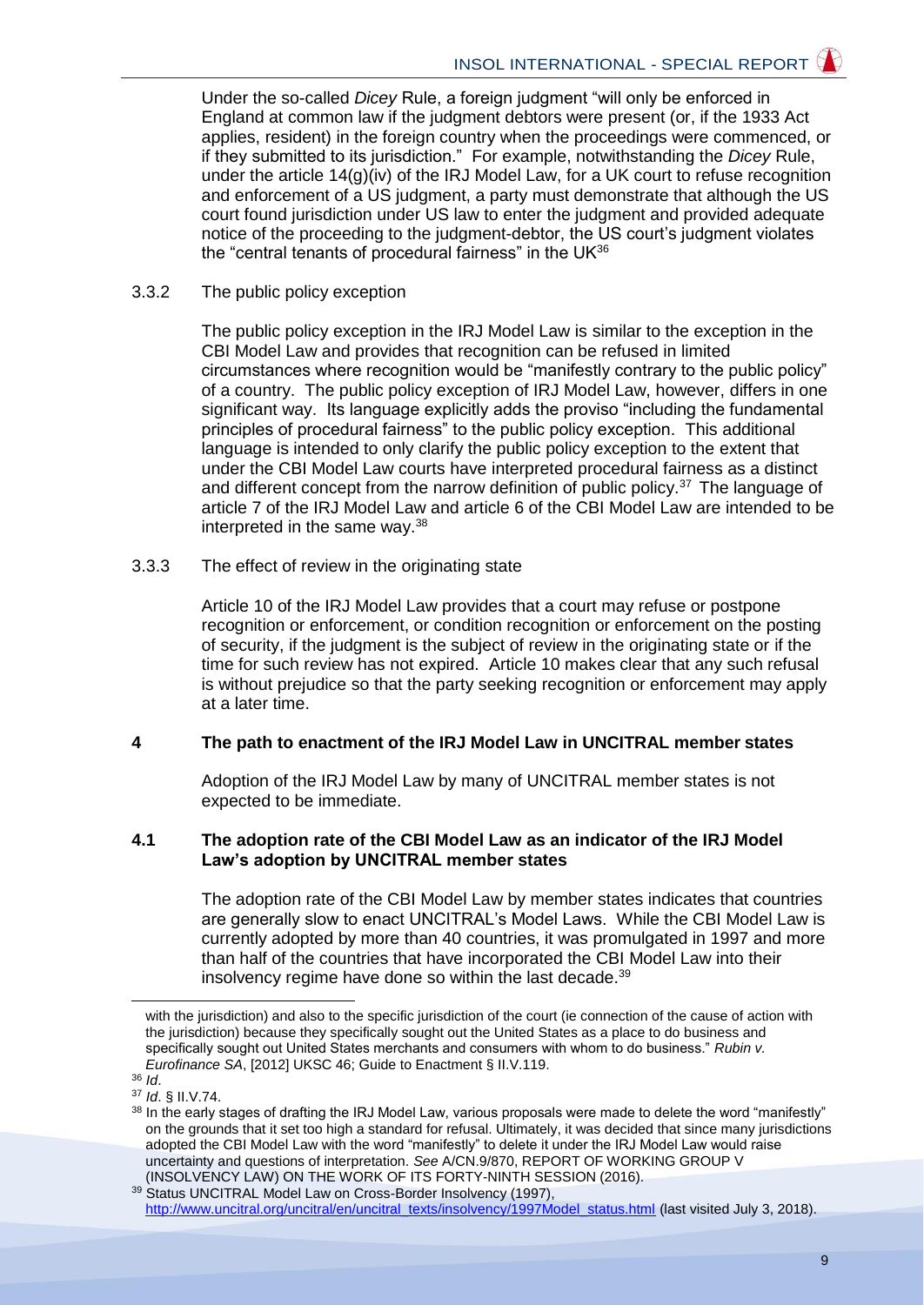## **4.2 INSOL's survey on issues related to the adoption of the IRJ Model Law**

In connection with UNCITRAL's promulgation of the IRJ Model Law, INSOL surveyed its membership with a view to providing practitioners with a global perspective on the adoption of the IRJ Model Law. The results identified two key issues that will impact on the adoption of the IRJ Model Law:

- (i) local politics; and
- (ii) whether to adopt the IRJ Model Law as a stand-alone law or as part of the existing statutes adopting the CBI Model Law.
- 4.2.1 Local politics will delay enactment

Universally, surveyed practitioners have expressed that adoption will take at least four years, if not longer, for their government to address the IRJ Model Law.

According to surveyed practitioners, the primary factors delaying adoption in many jurisdictions are that these countries are grappling with other significant geopolitical issues and local politics. Given that these other issues have dominated the legislative agenda, surveyed practitioners believe there is little political will to address the IRJ Model Law as a matter of priority. The views expressed by practitioners may not necessarily be shared by the members of Working Group V who are from the same countries as these practitioners. Members of Working Group V are actively working to have their respective countries adopt the IRJ Model Law.

4.2.2 Division on how to enact the IRJ Modell aw

When considering adoption, a member state must decide whether to adopt the IRJ Model Law as a stand-alone body of law or incorporate it into existing insolvency law. Nearly 70% of the INSOL survey respondents support the incorporation of the IRJ Model Law into existing cross-border insolvency regimes. According to the results of the survey, the reasons for or against inclusion of the IRJ Model Law into existing legislation are largely similar across jurisdictions.

#### *4.2.2.1 Rationale for Inclusion into existing laws*

- IRJ Model Law and the CBI Model Law have similar and overlapping provisions. A member state can therefore efficiently add the key provisions of the IRJ Model Law into existing law, such as, for example, Chapter 15 of the US Bankruptcy Code.
- Encourage uniformity and harmonization among insolvency laws within a jurisdiction.

#### *4.2.2.2 Rationale for a stand-alone law*

- The IRJ Model Law is designed as an independent body of law.
- To ensure the purpose of the IRJ Model Law is accomplished, wholesale adoption is necessary.
- To prevent the inconsistent interpretations under the CBI Model Law from affecting interpretations of the IRJ Model Law.
- Some jurisdictions do not have a single uniform insolvency legislation but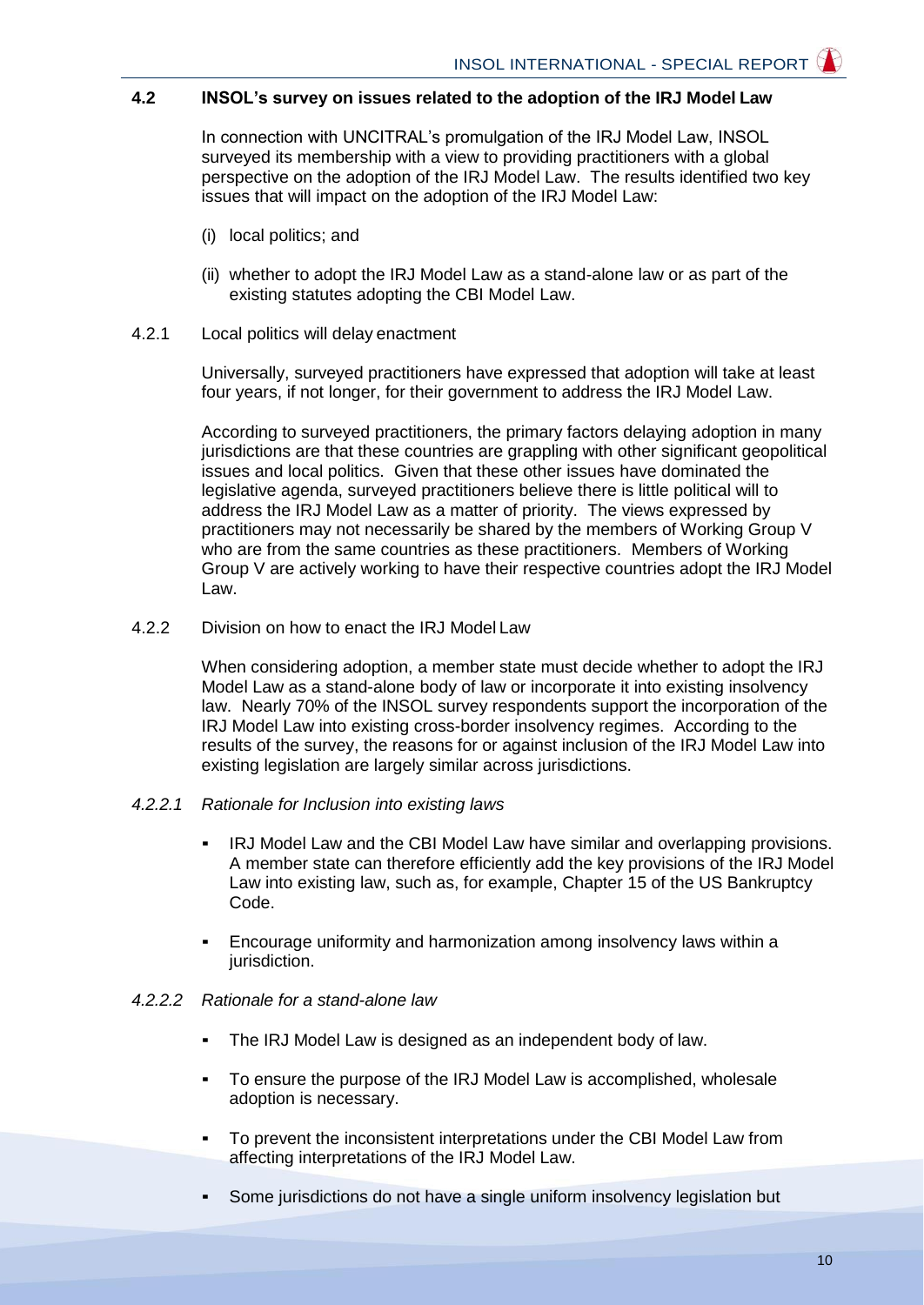instead multiple rules or statutes, suggesting that the only way that the jurisdiction will adopt the IRJ Model Law is through a separate enactment.

Regardless of form, similar to the case of the CBI Model Law, adoption of the IRJ Model Law in member states will only be accomplished, through the support of global institutions recommending its adoption.

#### **5. Conclusion**

The IRJ Model Law clarifies issues raised by decided case law under the CBI Model Law and facilitates the fair and predictable recognition and enforcement of foreign insolvency-related judgments. The IRJ Model Law will provide a more predictable environment for commercial enterprises and will ensure that all parties are treated fairly on a global basis. The IRJ Model Law demonstrates the ongoing effort by UNCITRAL to facilitate international trade and business through the modernization and harmonization of rules on international commercial law.